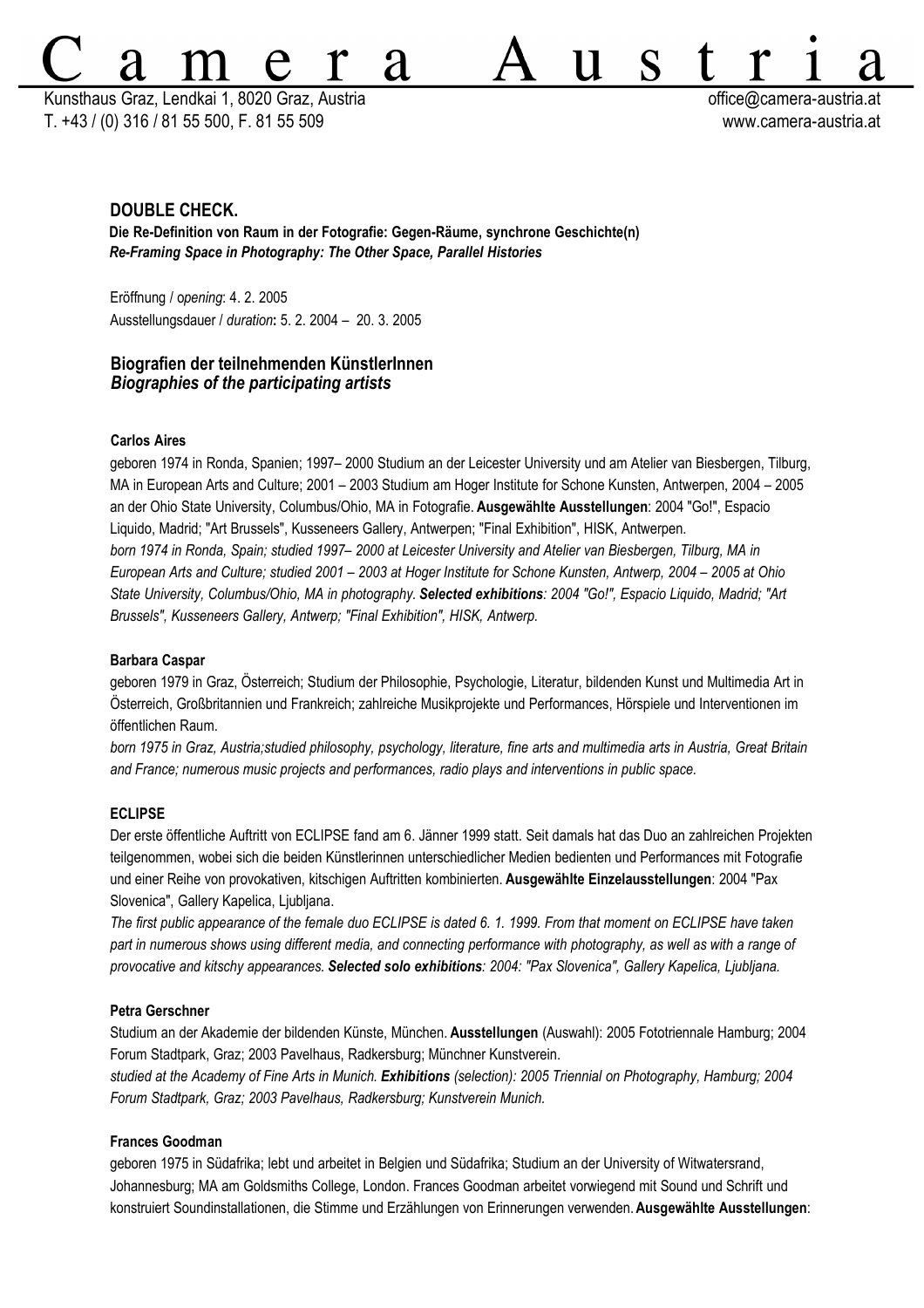2004 "David", Gallery in the Round, Grahamstown Arts Festival, Südafrika; "Your Heart is No Match for my Love", The Soap Factory, Minneapolis; "Mo(NU)ment@Bornem", Weert, Hingene and Bornem (Klein-Brabant), Belgien; "Show Us What You're Made Of", The Premises, Johannesburg.

*born 175 in South Africa; lives and works in Belgium and South Africa; studied at University of Witwatersrand, Johannesburg; MA at Goldsmiths College, London. Goodman works predominately with sound and writing, constructing sound installations using the speaking voice, and narrative memory. Selected exhibitions: 2004 "David", Gallery in the Round, Grahamstown Arts Festival, South Africa; "Your Heart is No Match for my Love", The Soap Factory, Minneapolis; "Mo(NU)ment@Bornem", Weert, Hingene and Bornem (Klein-Brabant), Belgium; "Show Us What You're Made Of", The Premises, Johannesburg.*

## **Emma Hedditch**

geboren1972 in Somerset, Großbritannien; lebt in London; Künstlerin und Autorin seit 2000; arbeitet in kollaborativem Dialog mit der Copenhagen Free University seit 2001; mit dem "Lambeth Women's project" und mit "Cinenova", einem Film- und Videovertrieb für Frauen seit 1999. Ihre Projekte beinhalten 2003 – 2004 "A Political feeling, I hope so", eine soziale Situation, die die Bedingungen von Zugehörigkeit untersucht, im Auftrag der Cubitt Gallery, London. born 172 in Somerset, Great Britain; lives in London; artist and writer since 2000; engaged in collaborative dialogue with *Copenhagen Free University since 2001, "Lambeth Women's project" and "Cinenova", women's film and video distributor since 1999; her projects include: 2003 – 2004 "A Political feeling, I hope so", a social situation exploring conditions of belonging, commissioned by Cubitt Gallery, London.*

## **IRWIN**

gegründet 1983; IRWIN sind Dušan Mandić (geb. 1954 in Ljubljana), Miran Mohar (geb. 1958 in Novo Mesto), Andrej Savski (geb. 1961 in Ljubljana), Roman Uranjek (geb. 1961 in Trbovlje) und Borut Vogelnik (geb. 1959 in Kranj); 1984 waren IRWIN Mitbegründer von NSK (Neue Slowenische Kunst). **Ausgewählte Ausstellungen**: 2004 "Like to Like", Cornerhouse, Manchester; "Irwin, Retroprincip", Museum of Modern Art, Belgrade; "East Art Map", Project Arts Centre, Dublin; "5+5", Škuc Gallery, Ljubljana; "Like to Like", Artspace, Sydney, Experimental Art Foundation, Adelaide. *founded in 1983; IRWIN is Dušan Mandi*ć *(b. 1954 in Ljubljana), Miran Mohar (b. 1958 in Novo Mesto), Andrej Savski (b.* 1961 in Ljubljana), Roman Uranjek (b. 1961 in Trbovlje), and Borut Vogelnik (b. 1959 in Kranj); IRWIN was a cofounder of *NSK (Neue Slowenische Kunst) in 1984. Selected exhibitions: 2004 "Like to Like", Cornerhouse, Manchester; "Irwin, Retroprincip", Museum of Modern Art, Belgrade; "East Art Map", Project Arts Centre, Dublin; "5+5", Škuc Gallery, Ljubljana; "Like to Like", Artspace, Sydney; Experimental Art Foundation, Adelaide.*

### **Dorit Margreiter**

geboren 1967, lebt und arbeitet in Wien. **Ausgewählte Einzelausstellungen**: 2004 Mumok, Wien; Kunstforum Montafon; 2002 Galerie Krobath Wimmer, Wien; 2001 Galerie im Taxispalais, Innsbruck; 2000 Plattform, Berlin. *born 1967, lives and works in Vienna. Selected individual exhibitions: 2004 Mumok, Vienna; Kunstforum Montafon; 2002 Galerie Krobath Wimmer, Vienna; 2001 Galerie im Taxispalais, Innsbruck; 2000 Plattform, Berlin.*

#### **Aydan Mürtezaoglu**

geboren 1961 in Istanbul; Abschluss an der Marmara Universität, Istanbul. **Ausgewählte Ausstellungen**: 2004 Kulturzentrum bei den Minoriten und <rotor>, Graz; Museum of Contemporary Art Belgrade; Škuc Gallery, Ljubljana; ifa-Galerie Stuttgart und Berlin; ZKM Karlsruhe; Trafo Gallery, Budapest; Bergen Kunsthall, Bergen, Norwegen; 2003 Gallery Nova, Zagreb; Center of Digital Art Lab, Holon, Israel; Apex Art Gallery, New York; 2<sup>nd</sup> Tirana Biennial, Albanien; Kunsthalle Fridericianum, Kassel; Lunds Konsthall, Lund, Schweden; 6<sup>th</sup> Periferic Biennial, Iasi, Rumänien; "Balkan Konsulat", <rotor>, Graz.

*born 1961 in Istanbul; graduated from Marmara University, Istanbul. Selected exhibitions: 2004 Kulturzentrum bei den Minoriten and <rotor>, Graz; Museum of Contemporary Art Belgrade; Škuc Gallery, Ljubljana; ifa-Galerie Stuttgart and*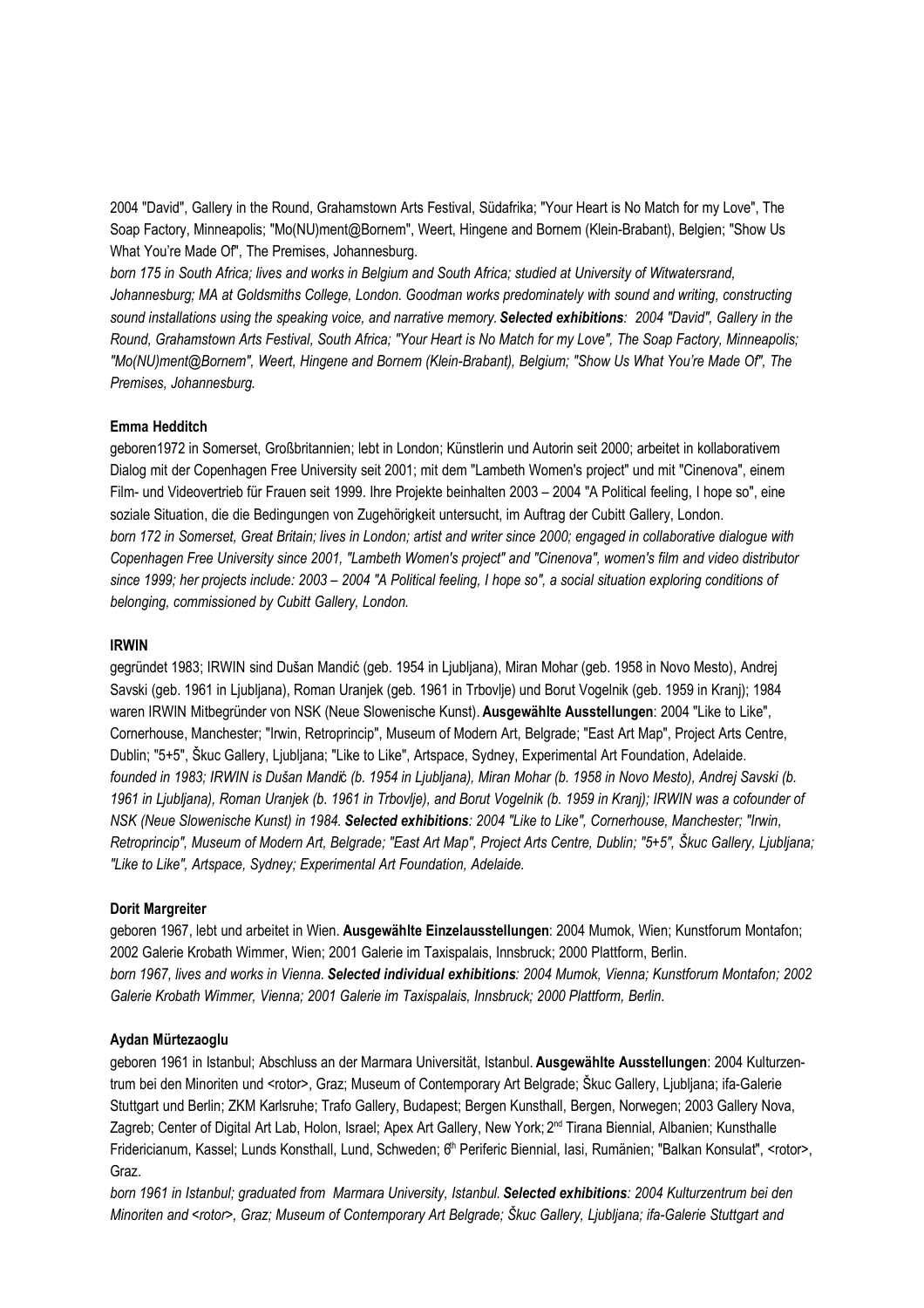*Berlin; ZKM Karlsruhe; Trafo Gallery, Budapest; Bergen Kunsthall, Bergen, Norway; 2003 Gallery Nova, Zagreb; Center of* Digital Art Lab, Holon, Israel; Apex Art Gallery, New York; 2<sup>nd</sup> Tirana Biennial, Albania; Kunsthalle Fridericianum, Kassel; *Lunds Konsthall, Lund, Sweden; 6 th Periferic Biennial, Iasi, Romania; "Balkan Konsulat", <rotor>, Graz.*

## **Tanja Ostojić**

geboren 1972 in Jugoslawien; lebt in Belgrad und Berlin; Studium an den Akademien in Belgrad und Nantes. Ausgewählte **Ausstellungen und Performances**: 2004 KunstWerke, Berlin; Halle für Kunst, Lüneburg; Tanzquartier, Museumsquartier, Wien; 11<sup>th</sup> Pančevo Biennale, Serbien und Montenegro; Künstlerinitiative Paraplufabriek, Nijmegen; Pavel Haus, Bad Radkersburg.

*born 1972, Yugoslavia; lives in Belgrade and Berlin; studied at art academies in Belgrade and Nantes.Selected exhibitions and performances: 2004 Kunst Werke, Berlin; Halle für Kunst, Lüneburg; Tanzquartier, Museumsquartier, Vienna; 11th Pančevo Biennale, Serbia and Montenegro; Artists' initiative Paraplufabriek, Nijmegen; Pavel Haus, Bad Radkersburg.*

## **Jack Pierson**

geboren 1960 in Plymouth, Massachusetts; lebt und arbeitet in New York und Kalifornien. **Ausgewählte Ausstellungen**: 2004 Whitney Biennial Exhibition, Whitney Museum of American Art, New York; 2003 "Self Portrait", Cheim & Read, New York; "Phantom der Lust. Visionen des Masochismus in der Kunst", Neue Galerie am Landesmuseum Joanneum, Graz; Regen Projects, Los Angeles.

*born 1960, Plymouth, Massachusetts; lives and works in New York and California. Selected exhibitions: 2004 Whitney Biennial Exhibition, Whitney Museum of American Art, New York; 2003 "Self Portrait", Cheim & Read, New York; "Phantom der Lust. Visionen des Masochismus in der Kunst", Neue Galerie am Landesmuseum Joanneum, Graz; Regen Projects, Los Angeles.*

## **Oliver Ressler**

geboren 1970; lebt und arbeitet in Wien; Oliver Ressler arbeitet als Künstler an Projekten über verschiedene soziopolitische Themen. **Ausstellungsbeteiligungen**, u. a. "fly utopia!", transmediale 04, Berlin; "The Interventionists", MASS MoCA – Massachusetts Museum of Contemporary Art; "Banquete", Centre of Contemporary Art Palau de la Virreina of Barcelona; Conde Duque Cultural Centre, Madrid; "Attack!", Kunsthalle Wien, Wien; aktuelles Projekt: "Alternative Economics, Alternative Societies" (Škuc Gallery, Ljubljana, 2003; Kunstraum derUniversität Lüneburg, 2004). *born 1970; lives and works in Vienna; Oliver Ressler is an artist who carries out projects on various socio-political themes,* he has taken part in exhibitions such as "fly utopia!", transmediale 04, Berlin; "The Interventionists", MASS MoCA -*Massachusetts Museum of Contemporary Art; "Banquete", Centre of Contemporary Art Palau de la Virreina of Barcelona; Conde Duque Cultural Centre, Madrid; "Attack!", Kunsthalle Wien, Vienna; his recent project is "Alternative Economics, Alternative Societies" (Škuc Gallery, Ljubljana, 2003; Kunstraum derUniversität Lüneburg, 2004).*

## **Erzen Shkololli**

geboren 1978 in Pejë/Peć, Kosovo; lebt und arbeitet in Peć. **Ausstellungsbeteiligungen**, u. a. "First Seville International Biennial of Contemporary Art", Sevilla; 5<sup>th</sup> Cetinje Biennial, Serbien und Montenegro; Halle für Kunst, Lüneburg; Galerie im Taxispalais, Innsbruck; Walker Art Center, Chicago; 2<sup>nd</sup> Tirana Biennial, Albanien; "In Den Schluchten des Balkan", Fredericianum Kassel; "Blood and Honey", Sammlung Essl, Klosterneuburg; "Speculations", Istanbul; "In Search of Balkania", Neue Galerie am Landesmuseum Joanneum, Graz; Manifesta 4, Frankfurt.

born 1978 in Pejë/Peć, Kosovo; lives and works in Peć. Erzen Shkolloli has taken part in group exhibitions such as "First *Seville International Biennial of Contemporary Art", Seville; 5 th Cetinje Biennial, Serbia and Montenegro; Halle für Kunst, Lüneburg; Galerie im Taxispalais, Innsbruck; Walker Art Center, Chicago; 2 nd Tirana Biennial, Albania; "In Den Schluchten des Balkan", Fredericianum Kassel; "Blood and Honey", Essl Collection, Klosterneuburg; "Speculations", Istanbul; "In*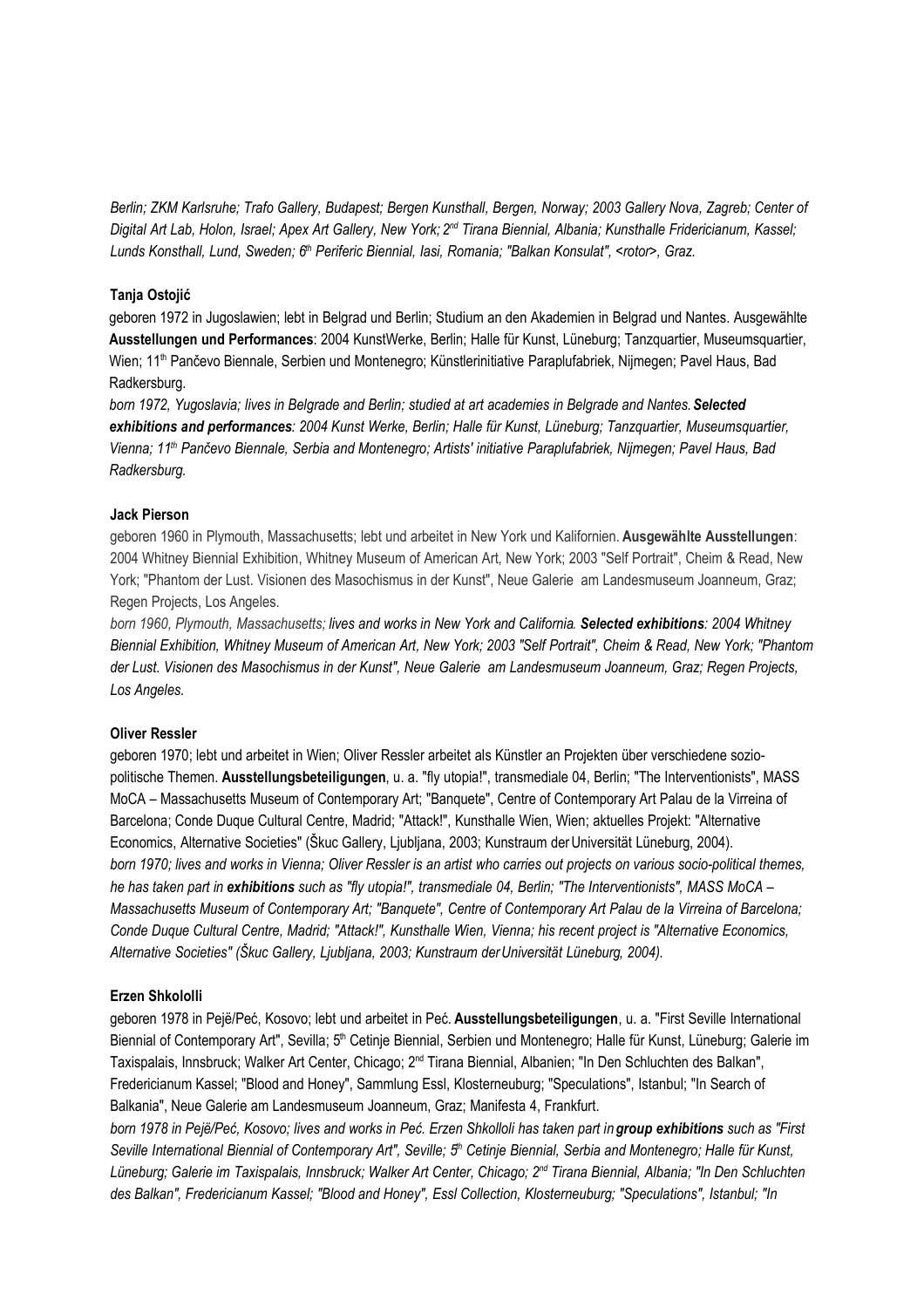*Search of Balkania", Neue Galerie am Landesmuseum Joanneum, Graz; Manifesta 4, Frankfurt.*

### **Kamera Skura**

Die Künstlergruppe wurde 1996 in Ostrau, Tschechische Republik, gegründet. **Ausgewählte Ausstellungen**: 2004 Galerie für zeitgenössische Kunst, Leipzig; 2003 La Biennale di Venezia, Venedig; 2002: "Czech and Slovak Photography of the 1980s and 1990s", Ulomouc, Bratislava; Fourth Biennial of Young Artists, City Gallery, Prag.

*Kamera Skura is an artist group, which was founded in 1996 in Ostrava, Czech Republic. Selected exhibitions: 2004 Galerie für zeitgenössische Kunst, Leipzig; 2003 La Biennale di Venezia, Venice; 2002 "Czech and Slovak Photography of the 1980s and 1990s", Ulomouc, Bratislava; Fourth Biennial of Young Artists, City Gallery, Prague.*

## **Weekend Art**

**Aleksandar Battista Ilić**, geboren 1965 in Kroatien; Künstler und Aktivist; Studium an der Akademie der bildenden Künste, Zagreb; er arbeitet mit Fotografie, Performance und Film; initiiert und organisiert 1991 zusammen mit Ivana Keser das Gruppenprojekt "EgoEast", Zagreb, und initiiert 2001 das Langzeitprojekt "Community Art". **Ausgewählte Ausstellungen**: 2004 Tanzquartier, Museumsquartier, Wien; 4<sup>th</sup> Performance Art Festival, Osijek, Kroatien.

*born1965 in Croatia; artist and cultural activist; studied at the Fine Art Academy in Zagreb; he makes photographs, performances and films; in 1991, together with Ivana Keser, he initiated and organized the group project "EgoEast", Zagreb, and 2001, he initiated the long-term project "Community Art". Selected exhibitions: 2004 Tanzquartier, Museumsquartier, Vienna; 4 th Performance Art Festival, Osijek, Croatia.*

**Ivana Keser**, geboren 1967 in Kroatien; Schriftstellerin, Künstlerin und Aktivistin; Studium an der Akademie der bildenden Künste, Zagreb; initiiert und organisiert 1991 zusammen mit Aleksandar Ilić das Gruppenprojekt "EgoEast", Zagreb, und initiiert 2001 das Langzeitprojekt "Community Art", ein permanentes Forum öffentlicher Diskussionen, Workshops und Publikationen. **Ausgewählte Ausstellungen**: 2004 Tanzquartier, Museumsquartier, Wien; 4 th Performance Art Festival, Osijek, Kroatien.

born 1967 in Croatia; writer, cultural activist and artist; studied at the Fine Art Academy in Zagreb; in 1991, together with Battista Ilić, she initiated and organized the group project "EgoEast", and in 2001, "Community Art", a long-term project, a *permanent public forum, which consists of public discussions, workshops and publishing activities.Selected exhibitions: 2004 Tanzquartier, Museumsquartier, Vienna; 4 th Performance Art Festival, Osijek, Croatia.*

**Tomislav Gotovac**, geboren 1937 in Sombor, Wojwodina; Filmregisseur, Body Artist, Performer; lebt seit 1941 in Zagreb; Studium an der Schauspielschule Belgrad; zahlreiche Aktionen, Collagen, Fotoserien und Performances seit den 60er Jahren, darunter die Aktion / Performance "Showing Elle" (1962), und zahlreiche strukturalistische Avantgarde-Filme, darunter "Circle (Jutkević-Count)", "Straight Line (Stevens-Duke)" und "The Blue Rider (Goddard-Art)".**Ausgewählte Ausstellungen**: 2004 Musée d'Art Moderne de la Ville de Paris, Paris; Tanzquartier, Museumsquartier, Wien; 4<sup>th</sup> Performance Art Festival, Osijek, Kroatien.

born1937 in Sombor, Vojvodina; film director, body artist and performer; since 1941 he has lived in Zagreb; studied at the *Faculty of Dramatic Art in Belgrade; Gotovac carried out numerous actions, collages, photographic series, performances; starting from the early sixties, among others the action / performance "Showing Elle" (1962), and numerous structuralist avant-garde films, such as "Circle (Jutkević-Count)", "Straight Line (Stevens-Duke)", and "The Blue Rider (Goddard-Art)".* Selected exhibitions: 2004 Musée d'Art Moderne de la Ville de Paris, Paris; Tanzquartier, Museumsquartier, Vienna; 4<sup>th</sup> *Performance Art Festival, Osijek, Croatia.*

### **Anita Witek**

Geboren 1970, lebt in Wien; Abschluß an der Universität für angewandte Kunst, Wien; MA am Royal College of Art, London; 2000 – 2002 Artist-in-residence am ISCP, New York; ihre Arbeiten wurden international gezeigt, u. a. Austrian Cultural Forum, New York; VTO, London; Gallery P, Brüssel; Kunstverein Salzburg; Architektur Zentrum Wien; Museum of Contemporary Art, Belgrad; Secession, Wien.

born 1970, lives in Vienna; graduated from University of Applied Arts, Vienna; MA at Royal College of Art, London; in 2000 - 2002 she was artist-in-residence at the ISCP in New York; her work has been internationally shown, among others at the